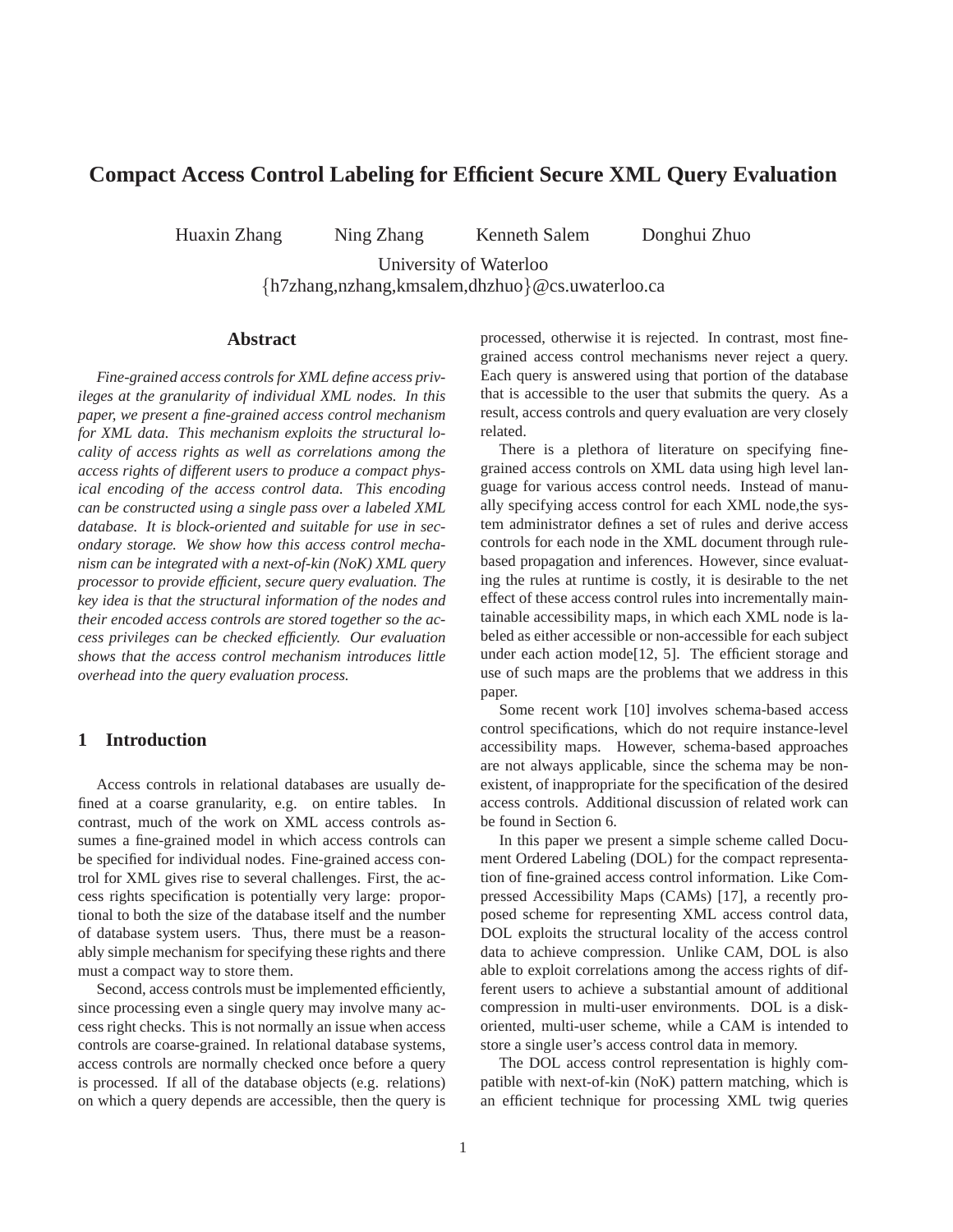[19]. NoK query processing uses a compact representation of document structure to evaluate some kinds of structural query constraints (e.g. parent/child relationships) very efficiently. In this paper, we show how to implement secure twig query processing by integrating DOL-based access control with NoK query processing.

We have used both real and synthetic access control data to evaluate the DOL technique. In terms of space efficiency, our results show that a single-user DOL is somewhat less compact than a single-user CAM. However, in a multi-user environment the DOL representation is much more compact than a set of per-user CAMs. In terms of query processing time, we have found that multi-user secure twig query evaluation with DOL and NoK is approximately 20% more expensive in the worst case than unsecured evaluation with NoK alone.

# **2 DOL: Access Control Labeling**

We model an XML document as a tree in which the nodes correspond to the document's elements and the edges represent parent/child relationships among the elements. Sibling nodes in the tree are ordered. Our fine-grained access control model consists of a set of subjects  $<sup>1</sup>$ , denoted by</sup> S, a set of access control modes, such as read and write, denoted by  $M$ , and the set  $D$  of nodes in the XML tree. These nodes are the objects to which access is to be controlled.

We assume that the net effect of an access control policy over a database instance can be captured by an accessibility function

accessible : $S \times M \times D \rightarrow \{true, false\}$ 

The accessibility function specifies whether a given subject can access a given data item in a given action mode. The accessibility function is often represented as an *access control matrix* [14]. For XML data, the accessibility function for a given action mode can also be represented by associating each XML node a list of subjects able to access it for that action mode. We will refer to an XML tree without access control labels as a *data tree*, and to a tree with access control labels as a *secured tree*.

Throughout most of the rest of the paper, we will assume that there is only a single access mode (i.e.,  $|\mathcal{M}| = 1$ ). Please be aware that we impose this restriction for the purposes of presentation only. The approach in this paper can be easily applied for multiple action modes in a similar way for multiple users (see more in [**?**]).

We will first present the DOL scheme for the case of a single access control subject, and then show how to generalize it to multiple subjects. Figure 1(a) shows a secured tree

for a single subject, and the corresponding DOL representation of the subject's access rights. Shaded nodes are accessible to the subject, unshaded nodes are non-accessible. We define a *transition node* to be a secured tree node whose accessibility is different from its document-order predecessor (i.e., its direct previous node in document-order). As a special case, the root node of a secured tree is always a transition node. The DOL corresponding to a given secured tree is simply a list, in document order, of the tree's transition nodes, together with their accessibilities. In the DOL shown in Figure 1(a), accessible and non-accessible transition nodes are labeled with "+" and "−", respectively.

Document order is, of course, one of many possible node orders on which one could base an access control encoding like the DOL. We have chosen document order for several reasons. First, NoK query processing uses a document order encoding of document structure, and we want DOL to be compatible with NoK. Second, since XML parsers and other tools process XML data in document order, a document order encoding of access rights can be constructed on-the-fly using a single pass through a labeled XML document.

Finally, and most importantly, it allows structural locality of access controls to be exploited to reduce their size. The terms "vertical" and "horizontal" locality have been used to describe locality among parent/child nodes and among sibling nodes, respectively [17]. Structural locality is encouraged by access control specifications that propagate access rights along the hierarchical structure of the XML data, and it has been observed in real access control data [17]. Nodes that are adjacent in document order often have parent/child or sibling relationships in the document. Although this is not always the case, we expect that much of the structural locality that exists in a document's access controls will translate to locality in document order. Such locality will reduce the number of transition nodes, and hence the size of the DOL. In Section 5 we measure the impact



**Figure 1. XML data with fine-grained access control and its DOL**

<sup>1</sup>In this paper we use *subjects* to denote both *users* and *user groups*, and we use *users* to denote individuals trying to access data. The subject hierarchy, which describes group membership, is assumed to be maintained separately.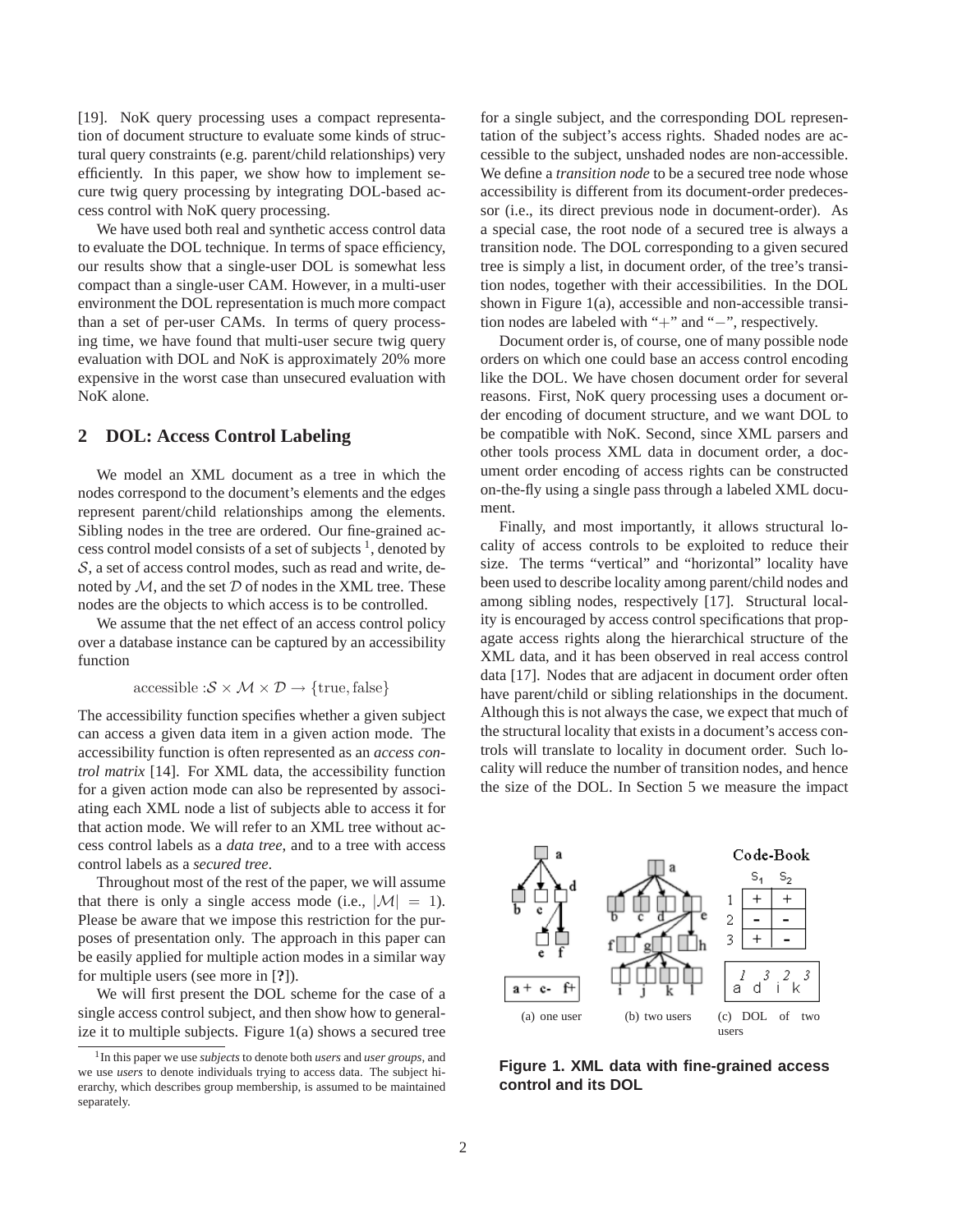of this locality on the size of the DOL using several access control datasets.

### **2.1 DOL for Multiple Subjects**

Aside from the structural locality of access controls for a single subject, we conjectured that different subjects in an access control system may exhibit correlated access constraints  $2$ . For example, subjects assigned within the same department may have similar access controls. We wish to further compress the access control labeling by taking advantage of such correlations.

Figure 1(b) shows a tree labeled with access rights for two subjects. In the figure, each node is divided into two parts, with the left part representing the access rights of one subject and the right part representing the access rights of the other. As was the case in Figure  $1(a)$ , shading represents accessibility. For example, node e is accessible to the first subject but not to the second.

We can encode these access rights in much the same way as we did for a single user, by recording a list of transition nodes. With each transition node we record its access control list. Thus, when several consecutive nodes have the same access control list, we only record it once. Furthermore, we expect the access control lists for the transition nodes will reoccur frequently throughout the secured tree. We can exploit this using dictionary compression: each distinct access control list that appears in the secured tree is recorded once in a codebook (dictionary). With each transition node in the DOL we record a reference to the appropriate access control list in the code book, rather than the access control list itself.

Figure 1(c) shows the multi-user DOL that corresponds to the secured tree in Figure 1(b). Each transition node in the list has a numeric superscript. This is the *access control code* (index into the codebook) for that transition node. The codebook itself contains three entries, because only three of the four possible distinct access control lists actually appear in the secured tree. Each codebook entry is an access control list, which we present as a bit vector with one bit for each access control subject.

The overall storage cost of DOL includes the distinct access control lists (the codebook entries) as well as the transition nodes. The number of distinct access control lists and transition nodes depends on the correlations among subjects' access controls. Generally speaking, if the access controls are not closely correlated, the transition nodes will be dense and the number of codebook entries will be large (codebook width grows linearly in the number of subjects). Suppose we have  $|S|$  single subject DOLs, each having  $T$  transition nodes (in reality, each DOL would have a different number of transition nodes, but we simplify this here). In the worst case, when subjects access controls are independent, the number of distinct access control codes in the combined multi-subject DOL would grow exponentially with the number of subjects until it reaches the maximum  $min(|\mathcal{D}|, 2^{|\mathcal{S}|})$ . Meanwhile, the number of non-transition nodes would be:

$$
|D|\times (1-\frac{T}{|D|})^{|S|}
$$

Apparently, as  $S$  goes up, the number of non-transitional nodes shrinks exponentially until each XML node becomes a transition node.

However, the real access control systems that we have studied do not exhibit this worst case behavior. We will see in Section 5 that there *do* exist strong correlations of access controls among subjects in these systems that make the overall size of DOL grow sublinearly with the number of subjects in the system.

### **3 Physical Representation of the DOL**

In this section we describe our physical representation of the DOL, which is intended to be incorporated into an existing query processor framework called NoK [19] to optimize secure query evaluation. For this reason, we begin with a brief overview of NoK query processing.

### **3.1 NoK Query Modeling and Physical Storage**

A NoK query processor accepts twig queries described by pattern trees and evaluates them against an XML document by pattern matching. Each successful pattern match generates a set of bindings between pattern tree nodes and data tree nodes. The query result consists of all possible bindings. For example, the pattern tree in Figure 2 will generate one match from the data tree.

The NoK query processor first partitions the pattern tree into *NoK* subtrees, each containing only parent-child or following-sibling relationships (the so-called "next-of-kin" relationships) among its nodes. Then the processor finds matches for these NoK subtrees from the data tree. Finally it combines the matched results using structural joins on the ancestor-descendant relationship. For example, the pattern tree in Figure 2 would be split into two NoK subtrees, each matches to a fragment in the data tree. The two fragments found are thus connected by the ancestor-descendant relationship between nodes a and h.

The NoK query processor uses a physical representation of the data tree that allows it to match NoK subqueries very efficiently. The structure of the data tree is stored separately from the node values in a compact representation. It is encoded by listing the nodes in docu-

<sup>&</sup>lt;sup>2</sup>There may also exist correlations among action modes, but in this paper we restrict our attention to subject correlations only. We believe our approach can also exploit correlations among action modes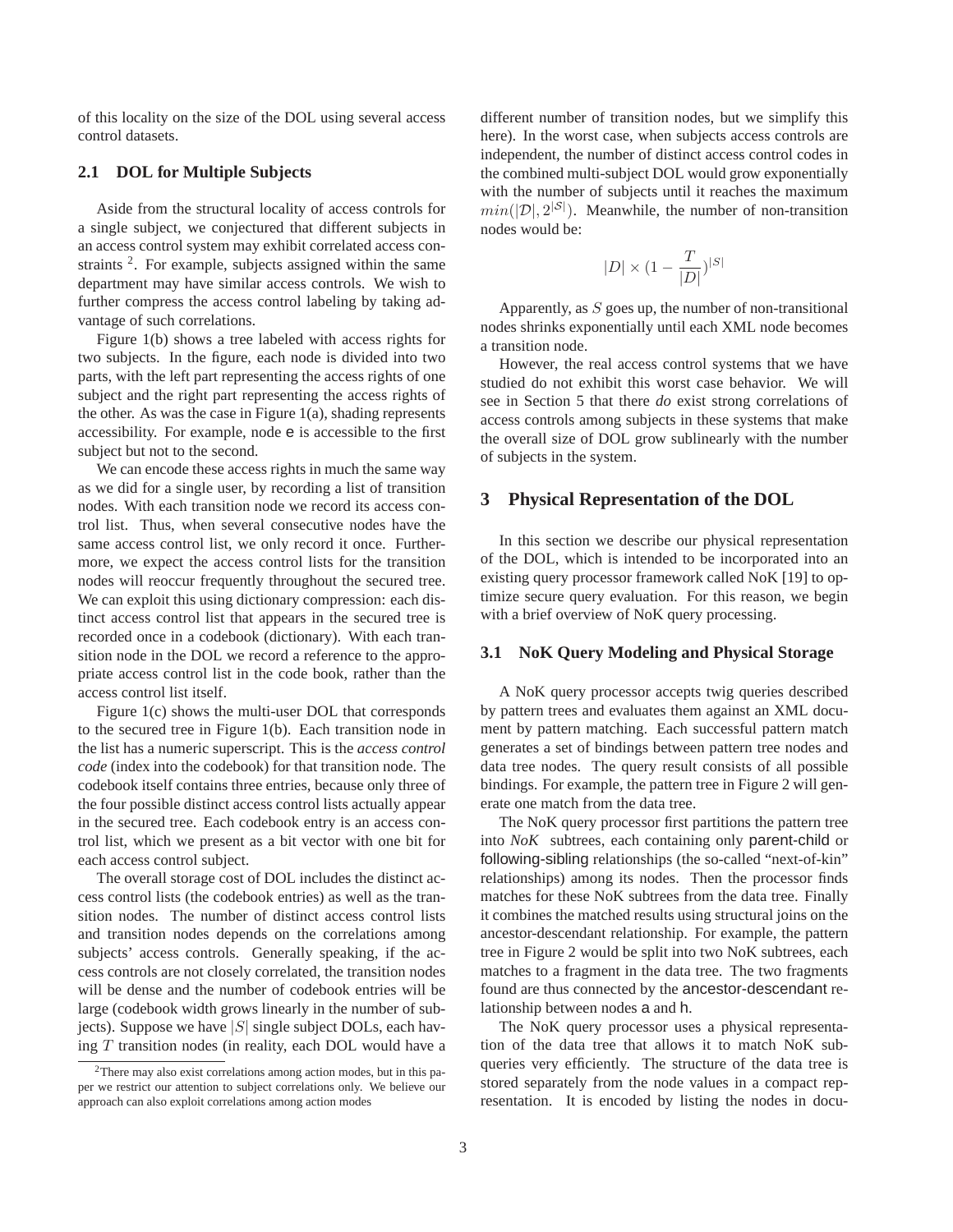ment order, with embedded markup to indicate where subtrees begin and end. For example, the structure of the data tree of Figure 2 would be encoded using the following string<sup>3</sup>:  $(a(b)(c)(d)(e(f)(g)(h(i)(j)(k)(l))))$ , where the nesting of parentheses captures the nesting of subtrees. This document-order string is decomposed into blocks for storage on disk. Each block has a header with meta data for that page (e.g. the number of nesting parentheses for the first node in the page).

It can be seen that nodes connected by "next-of-kin" relationships are clustered in this physical representation and thus such nodes are more likely to be located in the same physical block. The net effect is that a NoK query processor can match a NoK pattern using just a few I/O operations[19].

#### **3.2 Integrating Access Control Data**

Our approach is to physically cluster the access control data with the NoK structural data. Specifically, our scheme for physical representation of the access control data consists of the following three components:

- The DOL codebook is maintained in memory for fast accessibility lookup. If the codebook grows beyond the capacity of memory, each accessibility lookup may result in an extra physical page read for loading the codebook entry. However, our results in Section 5 shows in practice the codebook will be quite small.
- The DOL transition nodes are embedded into the NoK structural data. Figure 3 shows the embedding for the secured tree of Figures 1(b) (the page header does not show NoK meta-data for simplicity). For the purposes

<sup>3</sup>Actually, the string is further compacted by eliminating all of the open parentheses, which are redundant.



**Figure 2. A Pattern Tree with two NoK trees matched to data tree**

of the illustration, we have assumed that these data are spread across three disk blocks. In the physical encoding, we treat the first node in each block as if it were a transition node, regardless of whether it is actually a transition node. The access control code for this initial transition node is stored in the block header, which is described next. These initial transition nodes ensure that we can determine the access rights of any node using only the codes in that node's block.

• For each disk block, there is a small access control header which contains two items. The first is the access control code for the first data node in the block. The second is a "change" bit which is set if there is at least one transition node (other than the initial node) in the block, and cleared otherwise. By keeping all the page headers in memory (our statistics show we only need 30Mb to 100Mb as page header for processing 1Tb XML data consisting of 10 billion nodes), the NoK query processor can implement I/O optimizations which we shall describe shortly.

### **3.3 Access Lookup**

To check the accessibility of a node  $d$  for subject  $s$ , the query processor locates the transition node that precedes node  $d$  (if  $d$  is not itself a transition node). Since the first node in every block is a transition node, the transition node will be found in d's block. That transition node's access control code is then used to identify an entry in the inmemory access control codebook. The s-th bit in that code book entry indicates the accessibility of the node for subject s. As we will see in Section 4, the NoK query processor checks nodes' accessibility while it matches NoK query patterns. Provided that d's disk block has been loaded (piggy-backed) for query evaluation by the NoK evaluator, the access control check for d requires no additional I/O.

In some cases, the query processor could make use of the in-memory DOL page header to avoid unnecessary page reading: if the starting transition node in the header indicates non-accessible to the user, and the "change" bit in the header is not set (meaning there is no other transition nodes in this page), all nodes in that page are non-accessible to the user. Thus the query processor could avoid load that page.



**Figure 3. DOL at physical level**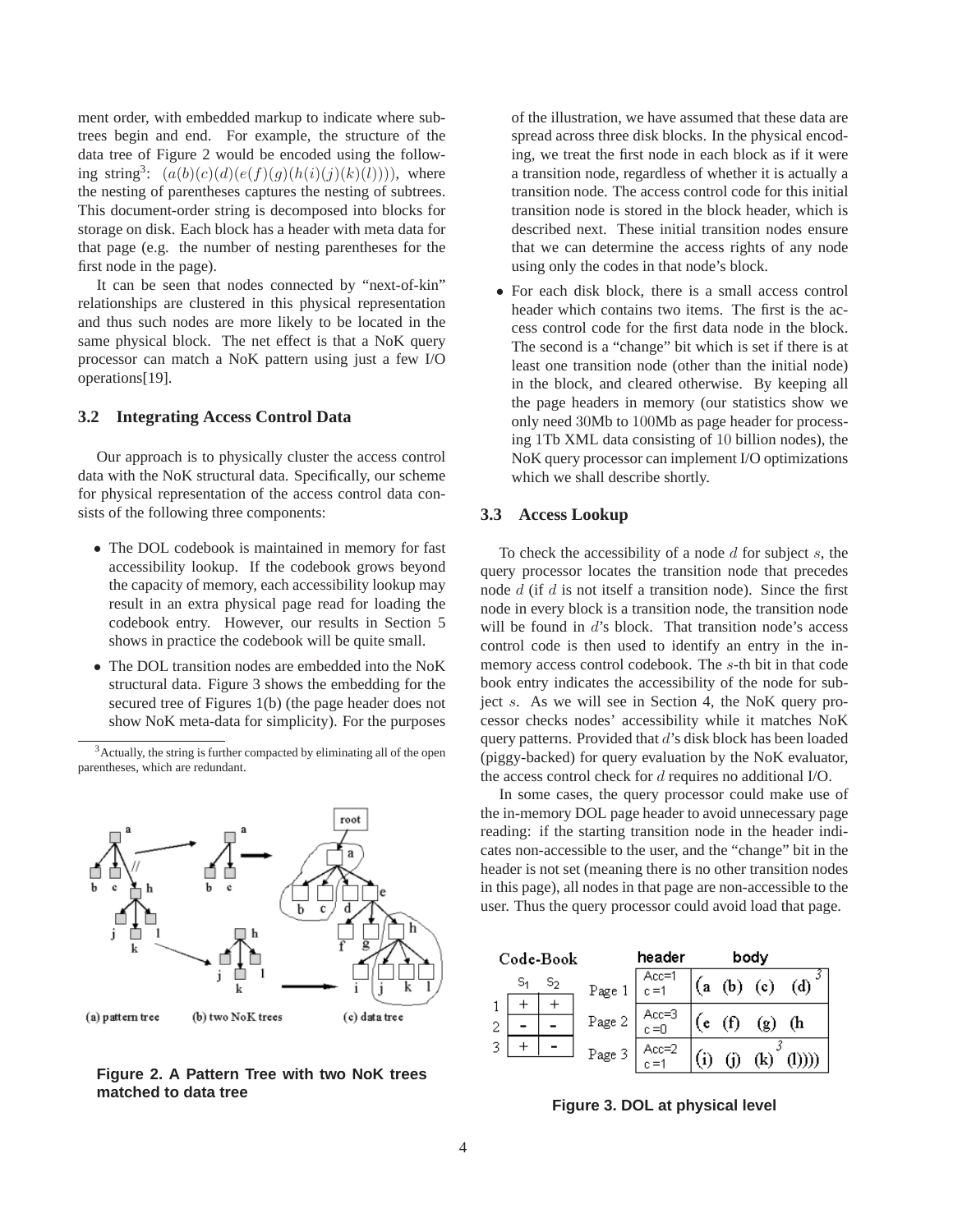### **3.4 DOL Updates**

We consider two types of update operations to the access control representation: **accessibility update** and **structural update**. The first type of update refers to changes in the accessibility function itself, e.g.,, a change to the accessibility of a single node (e.g.,, adding read permission for a given subject), or a change to the accessibility of all of the nodes in a document subtree. The second type of update occurs when we modify the structure of the data tree, e.g.,, insertion or deletion of a node or a subtree (we assume the nodes inserted have access controls already), or moving a node or a subtree.

We first look at changing accessibility of a single node. Suppose we are to set the accessibility of a node to "accessible" for certain subject. We need to locate the nearest preceding transition node. If that transition node's access control code indicates "accessible" for the subject, we stop. Otherwise, we mark the original node as a new transition node and update its access control code to be "accessible" for that subject. We may need to add that access control code to the codebook if it is not already there. Finally we need to mark the following node to be a new transition node with the same access control code as the preceding transition node's access control code. All these operations occur in memory after loading that page(assuming the codebook is in memory). Thus the cost for update a specific node is a page read followed by a page write flushing the updates to disk. However, if we are to set the accessibility of a whole subtree, the number of page I/O will be much smaller than updating each of the nodes in the subtree separately. This is because the physical representation clusters these nodes consecutively in the pages, and the the pages are logically consecutive (thus more likely to be physically close to each other). Suppose each page can hold  $B$  nodes, the cost for updating accessibility of a subtree with  $N$  nodes would be the  $N/B$  pages reads (and writes).

It is worth mentioning that all updates to DOL have the *update locality* property, i.e., an update to a subtree only affects the nodes within the pair of transition nodes that surround the subtree. This property guarantees that updates are confined within a contiguous region of the affected data.

Updates may also affect the amount of space used to store access control data by increasing or decreasing the number of transition nodes. However, the following proposition applies to all of the types of updates that we have presented, including the subtree updates

**Proposition 1** *For each of the above operations (accessibility update or structural update), the number of transition nodes of the new DOL will be at most* 2 *more than the number of transition nodes in the original data (and the data to be inserted*).

In addition to the updates to the XML data, we need to

consider updates to  $S$ , the set of access control subjects. With DOL, it is relatively simple to add a new subject who has no (initial) access rights, or whose access rights initially match those of some existing subject. This can be accomplished by simply adding an additional column to each entry in the in-memory codebook. No changes to the embedded transition nodes and the references are required. Deletion of a subject can also by accomplished within the codebook. This may leave unnecessary codes embedded in the structural data, since the deletion of a subject may decrease the number of transition nodes. However, any such redundancy can be corrected lazily.

### **4 Secure Query Evaluation**

Our semantics for secure query evaluation are identical to those used by Cho et al[7]. Recall that the (unsecured) evaluation of a twig query Q returns all of the possible sets of bindings of query pattern nodes to data nodes. Secure evaluation of Q for subject s eliminates from this result any sets of bindings that include data nodes that are inaccessible to  $s<sup>4</sup>$ . For example, the pattern tree shown in Figure 2 will return a single set of bindings if nodes a, b, c, h, j, k and l in the data tree are all accessible to the subject s. It will return no bindings if any of those nodes are inaccessible to s. Note that the accessibility of nodes d, e, f, g and i has no impact on the secure evaluation of the particular query shown in Figure 2.

#### **4.1 DOL for Secure NoK Pattern Matching**

In Section 3.1 we described that a NoK query processor works by first decomposing a pattern tree into NoK subtrees, and then attempting to match each NoK subtree to the data (by using B+ trees on the subtree root's value or tag names to start the matching). One node in the NoK pattern tree is set as *returning node*, which means the nodes in the data tree that matches to this node should be returned as result of this pattern matching.

The secure NoK pattern matching algorithm is shown in Algorithm 1. We use unordered XML data (no ordering between siblings in pattern tree) for ease of presentation only, though we use ordered pattern tree in real experiments. The input parameter *proot* is the current node from the NoK pattern tree, and *sroot* is the current document node that is being matched to *proot*. The third parameter R is set to  $\emptyset$  initially and will contain a list of data tree nodes (in document order) that match the returning node.

To match NoK subtrees, the query processor uses a recursive navigational approach, starting with an initial match

<sup>&</sup>lt;sup>4</sup>In practice, the actual access rights of a user may be determined by combining the access rights of one or more access control subjects from *S*. For example, a user's access rights may include her own plus those any groups of which she is a member.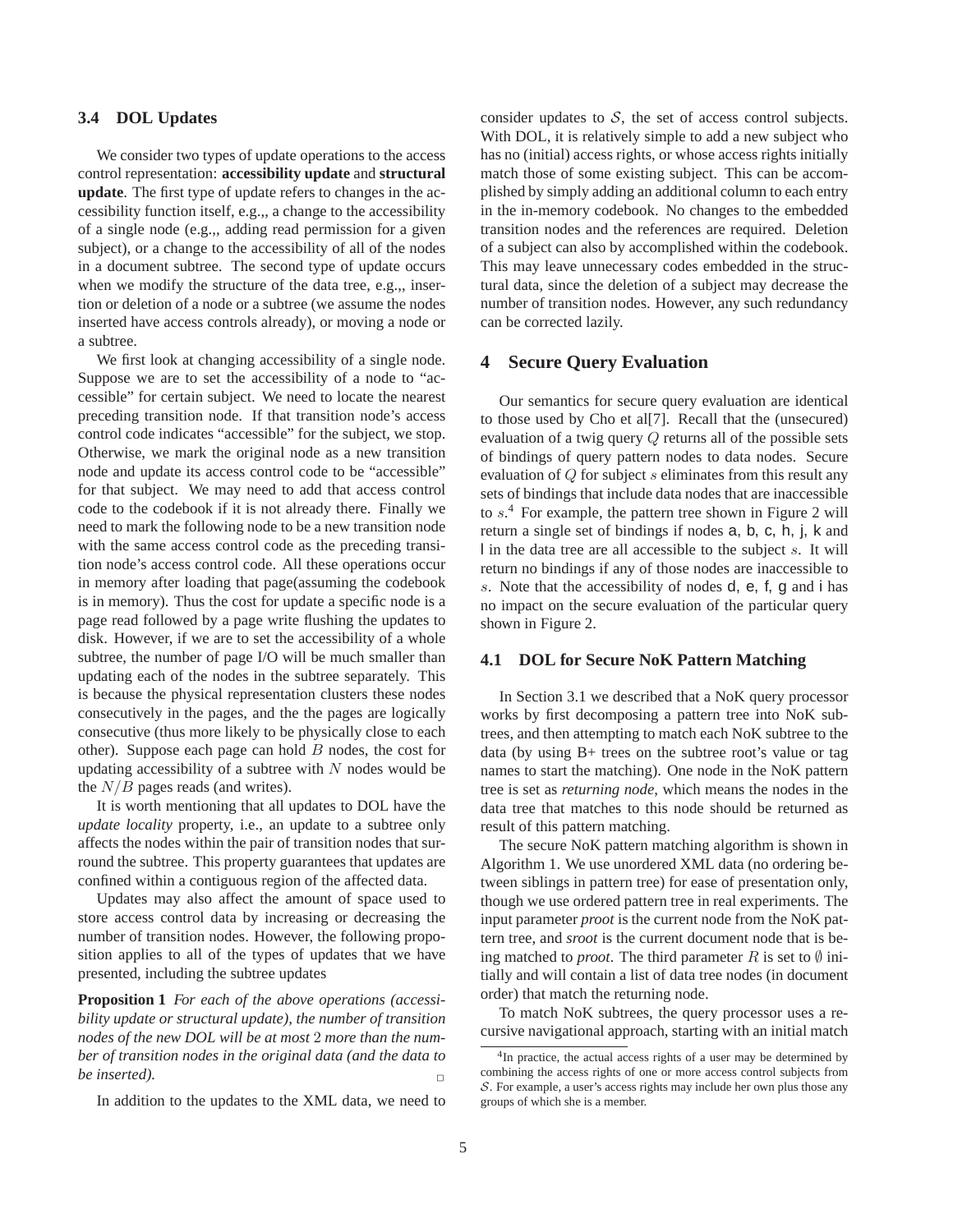from the data for the root of the NoK pattern tree. It then proceeds by recursively matching children of *proot* to children of *sroot* 5. The subroutines FIRST-CHILD and FOLLOWING-SIBLING use the block-oriented physical encoding of the document structure to return the first child of the *sroot* in document-order, or the next sibling of the current node, respectively. The subroutine ACCESS (line 6) checks the accessibility of the child of the current document subtree root to be matched. Since a node's accessibility is checked immediately after it is loaded (by FIRST-CHILD or FOLLOWING-SIBLING), and since its access control code will be found on the same page as the node itself, no additional I/O will be required for node accessibility checks. Note that the pre-condition of Algorithm 1 is the sroot nodes be accessible. This means before we use Algorithm 1 to recursively match NoK pattern trees, the root of the NoK data tree should be checked to make sure it is accessible.

According to the query evaluation semantics given early in Section 4, we can skip the recursion on the child if the child is not accessible.

After NoK subtree matches are located, they can be structurally joined based on ancestor-descendant relationships. Since the nodes in the NoK subtrees are already checked for accessibility, the structural-join algorithm does not need to check accessibility any more. We have the fol-

**Algorithm 1**  $\epsilon$ -NoK Pattern Matching

 $NPM(prot, groot, R)$ 

Pre-condition: sroot is accessible

| 1:  | <b>if</b> <i>proot</i> is the returning node       |
|-----|----------------------------------------------------|
| 2:  | <b>then</b> LIST-APPEND $(R, sroot);$              |
|     | 3: $S \leftarrow$ all children of <i>proot</i> ;   |
| 4:  | $u \leftarrow$ FIRST-CHILD(sroot);                 |
| 5:  | repeat                                             |
| 6:  | <b>if</b> $\text{ACCESS}(u) = \text{TRUE}$         |
| 7:  | <b>then for each</b> $s \in S$ that matches u with |
|     | both tag name and value constraints                |
| 8:  | do                                                 |
| 9:  | $b \leftarrow \text{NPM}(s, u, R);$                |
| 10: | <b>if</b> $b = \text{TRUE}$                        |
| 11: | then $S \leftarrow S \setminus \{s\};$             |
| 12: | $u \leftarrow$ FOLLOWING-SIBLING(u);               |
| 13: | <b>until</b> $u = \text{NIL}$ or $S = \emptyset$   |
| 14: | if $S \neq \emptyset$                              |
| 15: | then $R \leftarrow \emptyset$ ;                    |
| 16: | return FALSE;                                      |
| 17: | return TRUE;                                       |
|     |                                                    |

lowing theorem:

**Theorem 1** *Algorithm*  $\epsilon$ *-NoK, together with any nonsecured structural join algorithm, securely evaluates XML twig query*  $\Box$ 

#### **4.2 Alternative Access Control Semantics**

One other secure semantics is defined in [11], which specifies that a subtree rooted at a non-accessible node can not provide answers even if it contains accessible nodes. For example, the pattern tree in Figure 2 will not find any matches from the data tree if node  $e$  is not accessible while all the remaining nodes are accessible.

Therefore, we not only need to check the ancestordescendant (AD) relationship between nodes, but also the accessibility of all the nodes from the ancestor to the descendant. The join must be aborted if there is one nonaccessible node on the path. However, the nodes between the ancestors and descendants are not necessarily clustered on the same physical pages as the NoK subtrees, so this checking may involve lots of page reads.

In [18] we developed a secure structural join algorithm based on the widely accepted *Stack Tree Desc* (STD) algorithm [2]. We demonstrate both theoretically and empirically that our secure structural join algorithm aggressively prunes un-secured matches and only load each page once if necessary, regardless of the accessibility distribution of the document.

### **5 Performance Evaluation**

We evaluate the DOL technique using both synthetic and real access control data. We generated synthetic access controls on XMark benchmarks [1] by randomly choosing some nodes from the document as *seeds*, and then labeling these seeds as accessible or non-accessible. We simulate horizontal structural locality by randomly setting the seeds' direct siblings with the same accessibility, provided that the siblings are not themselves seeds. Then, we simulate vertical structural locality by propagating accessibilities of labeled nodes to their descendants using the Most-Specific-Override policy [12], i.e., a node inherits its accessibility from its closest labeled ancestor. We always choose the document root as seed to ensure all nodes be labeled. The access controls in the data are affected by two parameters. The *propagation ratio* determines percentage of nodes that are seeds while the *accessibility ratio* determines the percentage of seeds that are accessible.

In addition, we used two sets of real multi-user access control data. The first data set describes the access control information from a production instance of Open-Text LiveLink<sup>6</sup>, which provides web-based collaboration

<sup>&</sup>lt;sup>5</sup>This top-down recursive pattern matching needs only  $O(|P| \times |D|)$ time to find *all* matches, where *P* is the size of the pattern tree and the *D* is the size of the document [19].

<sup>6</sup>LiveLink is a trademark of OpenText Corporation.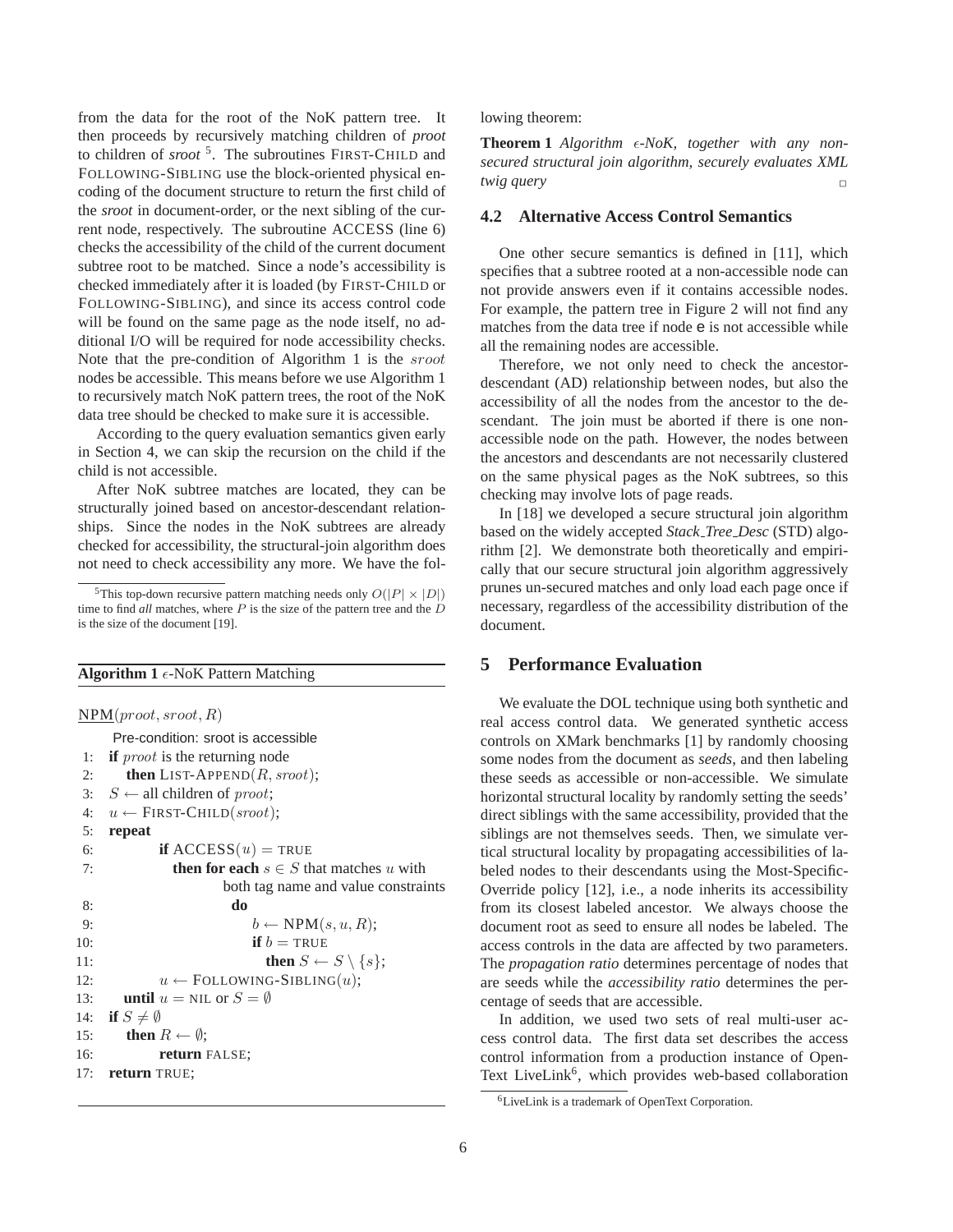

**Figure 4. CAM labels and DOL transition nodes for single subject**

and knowledge management services in a corporate intranet. The LiveLink system has 371547 data items in a tree-structure with an average depth of 7.9 and a maximum depth of 19. The system has a total of 8639 access control subjects (users and groups).

The second data set consists of the access control data from a multiuser Unix file system at the University of Waterloo. This system has 182 users and 65 user groups, and includes more than 1.3 million files/directories. Although neither of these systems stores actual XML data, both provide tree-structured data models and instance-level access controls. For the purposes of our experiments, we treat these systems as surrogates for real multi-user access controlled XML databases.

#### **5.1 Compression Ratio**

We first evaluate DOL for a single subject. Since CAM [17] is the state of the art compact labeling for single subject access controls, we compare DOL with CAM. We first use an XMark document of 17133 nodes with synthetic access controls produced by different accessibility and propagation ratios. Our metric is the ratio of the number of CAM nodes to the number of DOL transition nodes (the codebook size is trivial for one subject). Thus, values less than 1.0 favor CAM and those greater than 1.0 favor DOL.

Figure 4(a) shows the comparisons as the accessibility ratio varies from 10% to 90%. We tried three propagation ratios with these different accessibility and the results are similar. When accessibility ratio is low (few nodes are accessible), the number of CAM nodes is around 53% of the number of DOL transition nodes. As accessibility goes up, this difference becomes smaller. A close look at the test results (not shown) reveals that CAM's compression ratio is asymmetric to accessibility ratio. The number of CAM nodes reaches maximum at 60% accessibility ratio, but the number of CAM nodes at 10% accessibility ratio is only 1/3 of CAM nodes at 90% accessibility ratio. On the other hand, DOL's compression ratio is symmetric around 50% accessibility ratio (with the most number of transition nodes at 50%).

We also compare single user CAM and DOL for LiveLink data. The LiveLink system supports ten different access modes. For each of the ten access modes we sample a number of users and built CAM and DOL for each single user. The number of DOL labels/CAM nodes for an average user is shown in Figure 4(b), with the ten access modes shown on the horizontal axis. In the worst cases, DOL had 20-25% more nodes than CAM. In other cases, the two schemes performed about the same.

Our performance metric implicitly assumes that CAM nodes and DOL transition nodes are the same size. In practice, however, the DOL nodes are likely to be much smaller. This is because CAM stores the access rights separately from the data. As a result, each CAM node must include a reference to a document node and pointers to the node's children in the CAM, in addition to the access control information itself. In contrast, DOL, which piggybacks access control information into the document encoding, stores only an access control code per transition node. Thus, although CAM may have fewer nodes than DOL, the total space required for CAM may be greater.

#### **5.1.1 Multiple User Environment**

We used our two real data sets to evaluate the space efficiency of DOL in multi-user environments. To get a sense of how the codebook size might vary as a function of the number of subjects, we selected a number of subjects randomly and computed DOL codebooks for the selected subjects only. In Figures 5(a) and 5(b) we have plotted the number of codebook entries as a function of the cardinalities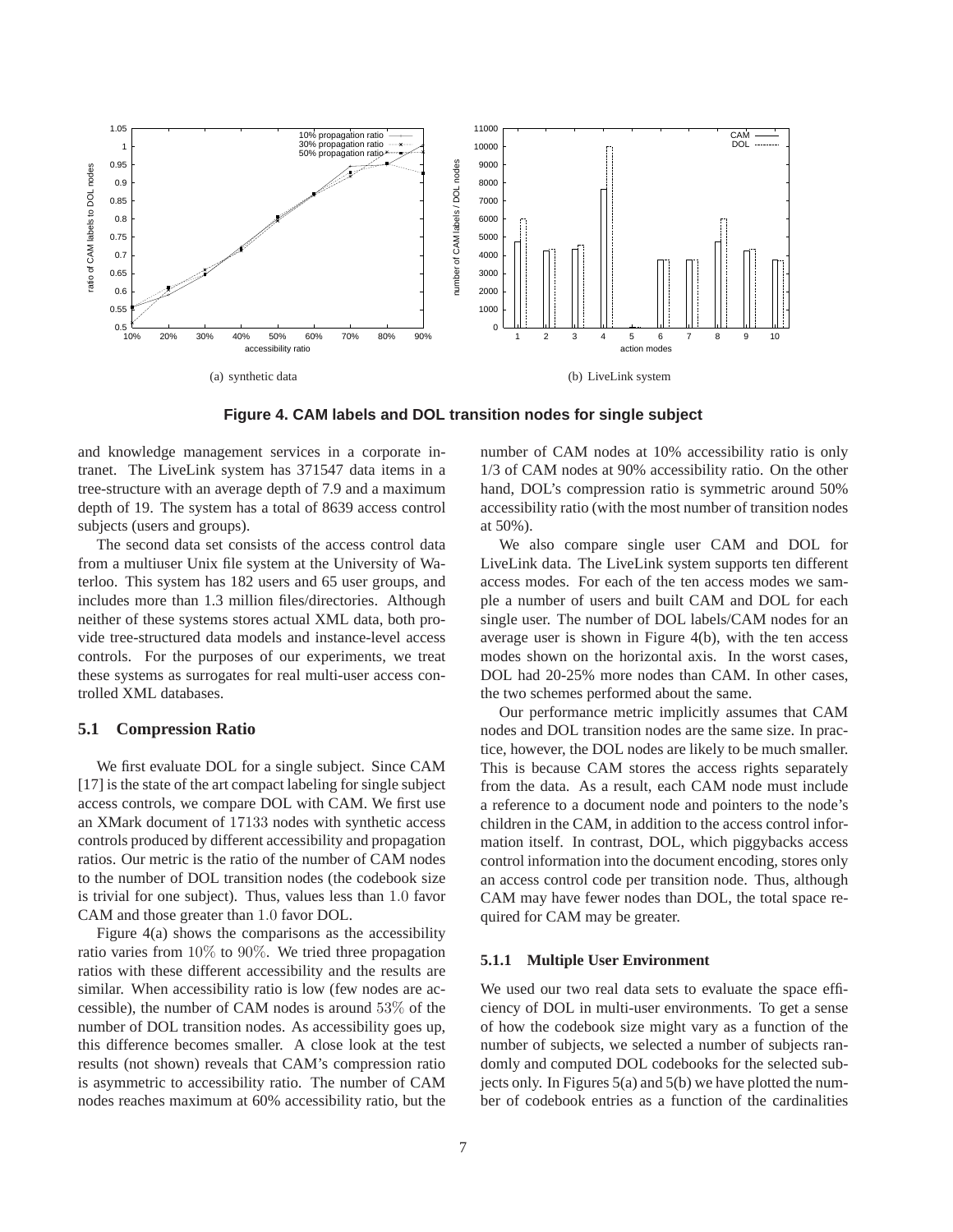

20000 18000 16000 transition nodes transition nodes 14000 12000 10000 8000 6000 0 1000 2000 3000 4000 5000 6000 7000 8000 number of LiveLink subjects (a) LiveLink 100000 90000 80000 70000 transition nodes transition nodes 60000 50000 40000 30000 20000 10000 0 50 100 150 200 number of Unix file system subjects

**Figure 5. Codebook entries for multi-subjects**

**Figure 6. Transition nodes for multi-subjects**

(b) Unix file system

of these subsets. If subjects' access controls were uncorrelated, we would expect to see exponential growth in the number of codebook entries as subjects increased. However, our results show that the growth is much slower in practice. With all 8000+ subjects, the LiveLink system required around 4000 codebook entries. At 1000 bytes per codebook entry (one bit per subject for all 8000 subjects), the complete LiveLink codebook would occupy only about 4MB of memory. The Unix system required about 855 codebook entries for 247 subjects, with an overall size of only 25KB.

The other major storage concern is the number of DOL transition nodes. Figures 6(b), 6(a) show the numbers of transition nodes required for the LiveLink and Unix systems as the number of subjects increases (using the same methodology that was used for Figures 5(a) and 5(b)). Figure 6(a) shows a close to linear trend in the growth of transition nodes. For over 8000 subjects, the number of transition nodes is only about 4 times larger than the number for a single subject. For Unix file system, we see a similar situation in Figure 6(b), in which the number of transition nodes of 247 subjects is only twice as many for 50 subjects. Recall that the total number of nodes in the LiveLink system is 371547, and the total number in the Unix system is about 1.3 million. Thus, the density of transition nodes is less than 1 in 10 for both systems (for all the subjects). These results indicate that the access rights for different subjects are highly correlated in real world.

To compare the overall storage cost between DOL and CAM, we first look at a single subject in LiveLink (under action mode 1): DOL needs about 6000 transition nodes while CAM needs 4500 labels. However, for all 8639 subjects in the same system under the same action mode, DOL needs 18800 transition nodes while CAM needs 8639  $\times$ 4500 labels, a difference of three orders of magnitude. Assuming each DOL transition node requires a 2 byte access control code (for the 4000 codebook entries), and each CAM label takes 2 bits for its accessibility encoding, and *(unrealistically)* only 1 byte for node pointers, the DOL's total space requirement will be a 4MB codebook plus a trivial 40KB embedded transition nodes, while CAM's will be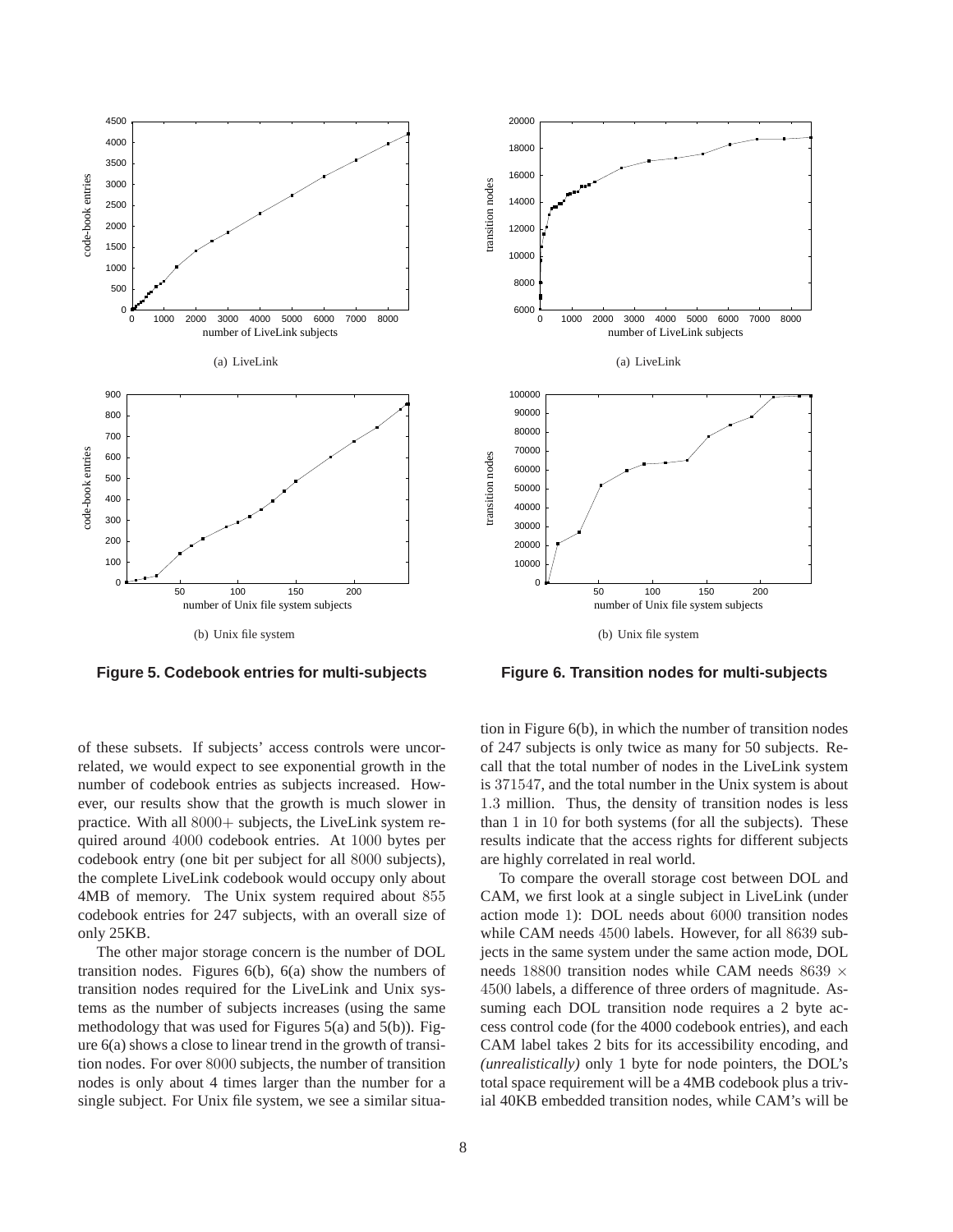| Q1             | /site/regions/africa/item[location][name][quantity]   |
|----------------|-------------------------------------------------------|
| O <sub>2</sub> | /site/catetories/category[name]/description/text/bold |
| O <sub>3</sub> | /site/categories/category/name[description/text/bold] |
| Q4             | //parlist//parlist                                    |
| Q <sub>5</sub> | //listitem//keyword                                   |
| 06             | //item/emph                                           |

**Table 1. Queries**

46.6MB. For the Unix file system the situation is similar. Clearly, correlation among the subjects contributes substantially to compression effectiveness.

### **5.2 Query Evaluation**

Since DOL is the only disk-oriented access control model for secure XML data evaluation, we compare its performance with the non-secured NoK query processor for fairness. We implement both  $\varepsilon$ -NoK,  $\varepsilon$ -STD, and the nonsecure versions of the NoK and STD algorithms using Java 1.5. All of the experiments were conducted using a PC with a Pentium III 997MHz CPU, 512MB RAM, and 40GB hard disk running Windows XP.

Our test data is a 50Mb XMark instance (832911 element nodes) with synthetic access controls. The data is stored on disk with each page at 4K bytes. The benchmark queries are shown in Table 1. The top three queries represent three classes of NoK pattern trees: those with branches at the end  $(Q1)$ , in the middle  $(Q2)$ , or a single path  $(Q3)$ . The bottom three queries are for ancestor-descendant structural joins and represents those having descendants located closely  $(Q4)$ , medium distantly $(Q5)$ , distantly $(Q6)$  from the ancestors.

Figures 7(a),7(b) and 7(c) show the performance of  $\varepsilon$ -NoK algorithm. The two lines in each figure depict the ratio of processing time and answers returned between the  $\varepsilon$ -NoK and non-secure NoK algorithms. In most situations the the processing time of the  $\varepsilon$ -NoK algorithm is only around 20% more than the non-secure NoK algorithm, and does *not* depend on the accessibility ratio. This is still true when majority of the document is accessible (thus most answers of the original NoK algorithm are returned, and nodes in these answers are all checked). The reason is that accessibility checking does not require extra I/O for  $\varepsilon$ -NoK algorithm. Only when the accessibility ratio filters most of the answers that are originally returned by the non-secure NoK algorithm, the secured NoK algorithm could save some page I/O by checking the in-memory DOL page headers, and thus works faster than the non-secure NoK.

# **6 Related Work**

Jajodia et al [12] and Bertino et al [5] define models that are capable of describing a wide spectrum of access control policies such as positive and negative authorization, propagation policies, conflict resolving, closed versus open world assumptions. The IBM XACL project [13] proposed a XML access control language for authorizing access (read, write, create, delete) to fine-grained XML data. It is capable of defining propagations, conflict resolving and provisional authorization. Bertino et al [6] proposed a model that is capable of describing various access control policies. Their model also addresses the problem for "push" queries, which is for massive distribution of data to subscribers. Damiani et al[8] proposed access control query modeling specific for XML documents to facilitate secure information flow for the Web. A similar framework is implemented in the Author-X project [4]. Gabillon and Bruno [11] define viewbased semantics for secure query evaluation. They define a secured view for each user group, and queries are applied against the secure views. However, their approach prunes all subtrees with a non-accessible root, regardless whether there are accessible nodes in that subtree or not. Cho et al [7] define a more relaxed pattern-matching based semantics. This semantics allows answers to come from a subtree whose root is non-accessible. They use schema information to rewrite queries to optimize query evaluation time. Stoica et al [16] use secured views and secure data schema (both generated from original data schema and access control policies) for answering XML queries. Similarly, Fan et al [10] uses secured views generated from DTD schemas and access control rules for secure query evaluation. The access control rules in these two approaches are based on the data schema, which must exist. However, instancebased access control is necessary when there is no schema, or when the desired access controls cannot be described by schema level specifications. Lee et al [15] propose a secure XML evaluation framework in which access controls are specified on the XML model but enforced in an underlying relational database. However, the XML data instance needs to be first sliced into the relational model. There is also work [3, 9] on efficient dissemination of sensitive XML data using pattern matching. The DOL approach can be similarly used for dissemination of XML data to multiple users. The difference is that DOL works on arbitrarily fine-grained sensitive data at instance level.

### **7 Conclusion**

Our paper presents a compact XML access control labeling scheme called DOL that supports efficient secure query evaluation. Our labeling scheme exploits both access control structural locality within the XML data and correlations